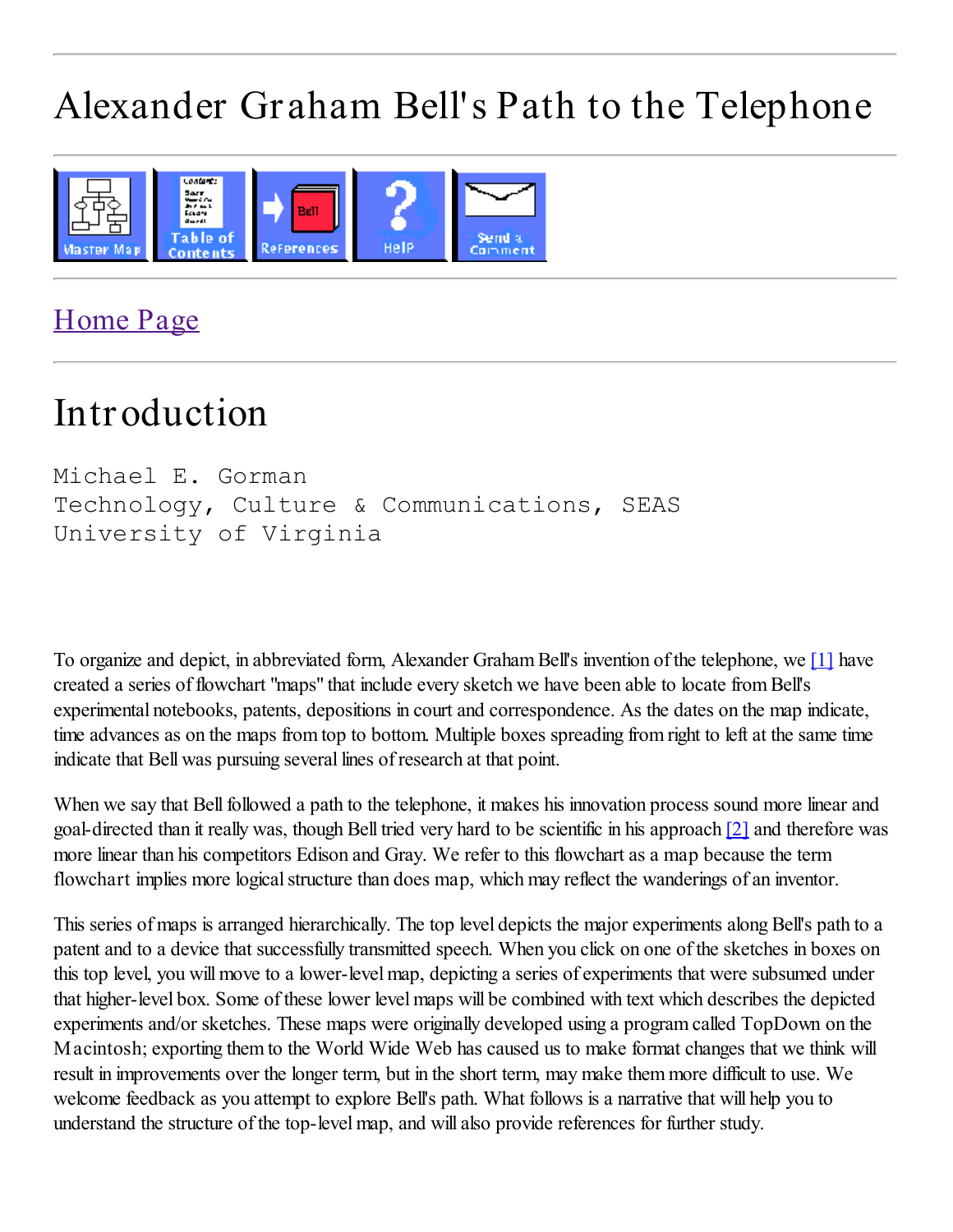When Bell started the early experiments depicted in the top level of the map, he wasn't thinking about a telephone. Indeed, as the parallelogram-shaped box on the upper right-hand part of our map suggests, he was thinking about the cutting-edge technology of his day: the multiple telegraph. Throughout the maps, this shape will indicate an inference about Bell's goals at a particular stage. When the goal is explicitly stated, we use a box with a wedge pointing toward the goal. At the time, everyone knew that the inventor who could create a device that would send multiple messages over the same wire would reap fame and fortune. A duplex that could send two messages simultaneously was available by the early 1870s, but Bell, Edison, and Gray were all in pursuit of a device that could send four, six, eight, or more messages.

Bell's first idea for a multiple telegraph stemmed from his observations of Helmholtz's apparatus for producing vowel sounds electromechanically. The oval to the right of the "Mental Model for a Multiple Telegraph" box suggests the Helmholtz influence; a sub-map under this oval suggests how Bell found out about Helmholtz. Bell wanted to use Helmholtz's scientific discoveries as the basis for a working device. Here we appear to have a clear-cut case of an inventor borrowing his ideas from others. If Bell had simply taken Helmholtz's apparatus and tweaked it a bit to create a multiple telegraph, there would be no need for a cognitive map--one could trace an invention path that required virtually no mental processing. Bell, however, did more than modify the Helmholtz apparatus, he transformed it. Indeed, he misunderstood it in a creative way. Helmholtz's device used a series of tuning forks and resonance chambers to simulate vowel sounds. A single tuning fork continually interrupted the circuit, which kept all the other forks in constant vibration. Bell could not read Helmholtz in the original German; instead, this apparatus was described to him by Alexander Ellis, and Bell derived much of his understanding from complex diagrams. Therefore, according to Robert Bruce,[3] he made an important error. He assumed the lower interrupting fork was transmitting vowel sounds which were reproduced by the other forks.[4] Bell assumed that if vowels could be transmitted over wires, so could other sounds, including musical tones and consonants.

Therefore, this mapping method allows us to represent how an inventor transforms knowledge from outside sources and contacts. An inventor's or user's mental representation of a device is not always the same as--or even similar to--the way the designer intended it to be represented. In the case of invention, two kinds of representation are particularly crucial.

#### Mental Models and Mechanical Representations

In terms of our cognitive framework,[5] the Helmholtz interrupting fork and resonator served as mental models for Bell's harmonic multiple telegraph. Mental models are dynamic visual representations of devices, objects, or forces that an inventor or scientist can "run" in his or her "mind's eye." There is a growing literature on mental models in cognitive psychology; the term is not always used in the same way by different authors [6]. Our meaning and use are best illustrated by examples.

Consider the interrupting fork and resonator. For Bell, these devices served as mental pictures of how a multiple telegraph might be achieved. The box below the goal statement on the upper right contains Bell's first attempt to build a multiple telegraph transmitter and receiver. The transmitter closely resembles Helmholtz's interrupting fork; it made or broke contact with a dish of Mercury, which alternately completed and interrupted the circuit. Similarly, the receiving end resembles Helmholtz's upper resonator; the electromagnets attracted the tuning fork every time the circuit was completed, causing the fork to vibrate. (see lower level maps subsumed under the "Mental Model for a Multiple Telegraph" box).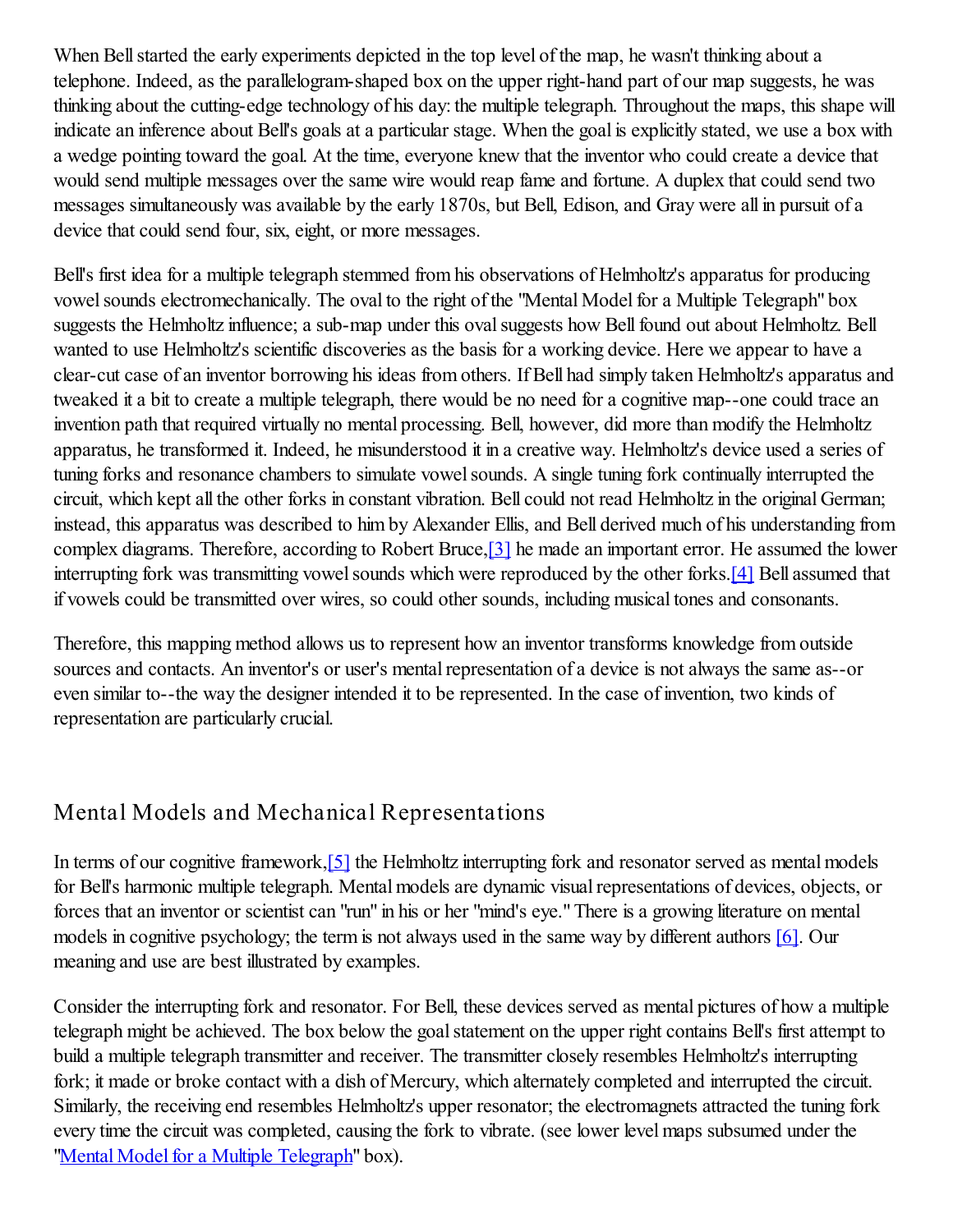We have put boxes around the transmitter and receiver to indicate what we call "slots", [7] or areas an inventor can concentrate on. For example, if one divides Bell's multiple telegraph into transmitter and receiver slots, one can then imagine putting different devices in place of the Helmholtz fork and resonator.

Bell intended to set up a series of tuning forks which made or broke contact with mercury cups, and match them with tuning forks on the other end of the circuit that would vibrate at the same frequency. Four, six, eight or more tuning forks could send separate tones over the same wire to the same number of matching tuning forks, each of which would respond only to the vibrations sent by its "twin" on the transmitting end.

In his subsequent experiments, he began with devices that looked like Helmholtz's, but gradually developed alternatives that accomplished the same goals. These alternate devices are what we call mechanical representations; they can be inserted into slots like different values into a variable or function. Experiments with different mechanical representations often suggest alterations in the mental model, as we shall see below.

Below the "Mental Model for a Multiple Telegraph" box is a conclusion, marked by a box with a wavy line on the bottom. This indicates what Bell learned from the line of experiments associated with the box: he now had a clear idea how to transmit musical tones, though he had not mastered the complexities of the circuits involved in turning this idea into a successful multiple telegraph. Indeed, in response to his difficulties with circuits and connections, Bell made an important decision about his cognitive style: "It became evident to me, that with my own rude workmanship, and with the limited time and means at my disposal, I could not hope to construct any better models. I therefore from this time (November, 1873) devoted less time to practical experiment than to the theoretical development of the details of the invention."[8]

To show how Bell evolved a new mechanical representation, let us explore one of the sub-maps associated with the box labeled "Mental Model for a Multiple Telegraph." Figure 3<sup>\*</sup> shows a lower-level, more detailed map of how Bell developed his tuned reed relay, a mechanical representation he used repeatedly as a kind of "transceiver" He began with two tuning fork arrangements that were attempts to reproduce Helmholtz's apparatus and effects as closely as possible. Then he switched to a steel plate, vibrating over twin electromagnets, an idea he got from reading J. Baille"s The Wonders of Electricity.[9] Finally, he left one end of the plate free to vibrate. The result is displayed in the box labeled "Universal Transceiver."

Here we think Bell alters his mental model to accommodate his insight that the same device can be used as both transmitter and receiver. In effect, he merges his transmitter and receiver slots into kind of a "transceiver" slot.

The simplicity of this approach is appealing--and unique to Bell. Edison, for example, recognized immediately that one had to perfect a distinct transmitter. Gray also had a series of separate transmitters and receivers, and only used a "transceiver" in one of his later attempts to get around Bell's successful patent that included a speaking telegraph. [10] Bell's experiments with reed relays and similar devices in complex telegraph circuits continued throughout this period. Indeed, the line that branches back to a circuit with two of these reed relays suggests how this line of research played a critical role in Bell's first telephone--but we will say more about that later (in the June 2nd Experiment section).

Inventors need not be limited to a single mental model; indeed, they can consider several alternatives at one time. Bell was no exception. The "*Alternate Mental Model for a Multiple Telegraph*" box shows that, in addition to imagining a multiple harmonic telegraph in which the same device served as both transmitter and receiver, Bell also thought about, and experimented with, transmitters and receivers that could handle multiple tones. In this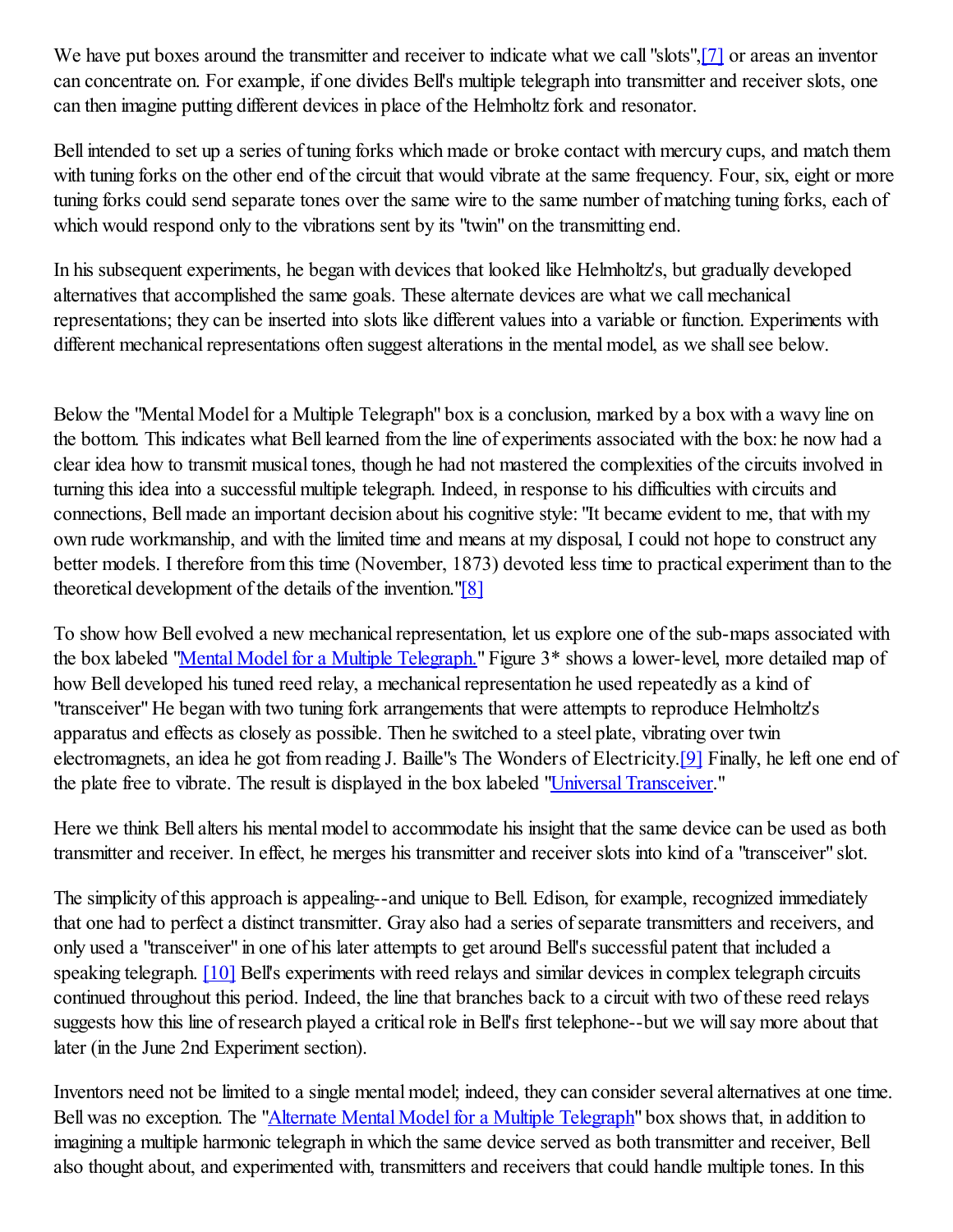particular sketch,[11] a cylinder of bar magnets is rotated rapidly in front of a magnet and induces a current. This intermittent, make-or-break current, is transmitted to a coil of wire in the center of which a nail vibrates, making a crackling sound: "The sound issuing from the helix is a kind of crackling noise, and cannot be called a musical note although its pitch is quite apparent." $[12]$ . The pitch of the sound coming from the vibrating nail can be altered by rotating the cylinder more rapidly or more slowly. Hence, multiple operators could send distinct tones over the same wire simply by rotating their cylinders at different rates, and the same kind of receiver could be used to translate these different rotation-rates into distinct messages. This scheme obviated the need for separately tuned forks on either end.<sup>[13]</sup>

#### Vibratory Analyzer Slot

How would a telegraph operator be able to distinguish different tones reliably? Remember that the operator might have to distinguish eight or more separate messages sent either to separately tuned forks or to a single universal receiver. Both Bell and his competitor, Elisha Gray, confronted this problem after they had established that the transmission of distinct tones was possible. The box labeled "Vibratory Analyzer Slot" shows Bell's solution, which he was able to patent.<sup>[14]</sup> The "P" inside a circle next to the box indicates that the sketch is part of a successful patent and flags patents in our mapping methodology.

The new slot is shown to the right of one of Bell's tuned reed relays. As the steel reed vibrates, it makes contact with a lever, the other end of which dips in and out of two cups of mercury, alternately making and breaking a circuit. (See Figure 4\*) Therefore, the harmonic vibrations of the reed were translated into on-off impulses suitable for telegraphy. This lever and twin cups resembled Morse's original telegraph portrule, illustrating the way in which mechanical representations can readily be borrowed from another source.<sup>[15]</sup>

The Morse device provided Bell with a mechanical representation that he used in his March 6 application. But in his patent, Bell made it clear that it was the principle he was after, not just a specific mechanical representation: "Many forms of circuit breakers for the purpose may be employed such as membranes &c., all that is required being that the circuit breaker shall be capable of vibratory or oscillatory movement, and that its normal rate of movement, when in oscillation or vibration, shall be slower than that of the receiver by which it is actuated."[16] Indeed, Bell later patented an improvement in this vibratory circuit-breaker.[17]

So, by the spring of 1875, Bell had a mental model for a complete system of multiple telegraphy and had succeeded in patenting parts of it. A significant part of this mental model was the idea that the goal in multiple telegraphy was to transmit what Bell called an "undulatory current" as opposed to the intermittent or make-orbreak current used in single telegraphy. To trace this important aspect of Bell's mental model, we will have to go to the upper left-hand box of the Master Map.

#### The Ear Phonautograph

Bell lacked the electrical knowledge and expertise of other multiple telegraph inventors like Edison and Gray. But he did posses a unique area of expertise. He was a teacher of the deaf, and therefore understood the importance of speech in communication. His father, Alexander Melville, had invented a "Visible Speech" alphabet that would help the deaf learn to speak. Bell was similarly interested in devices that would help the deaf "see" speech, as is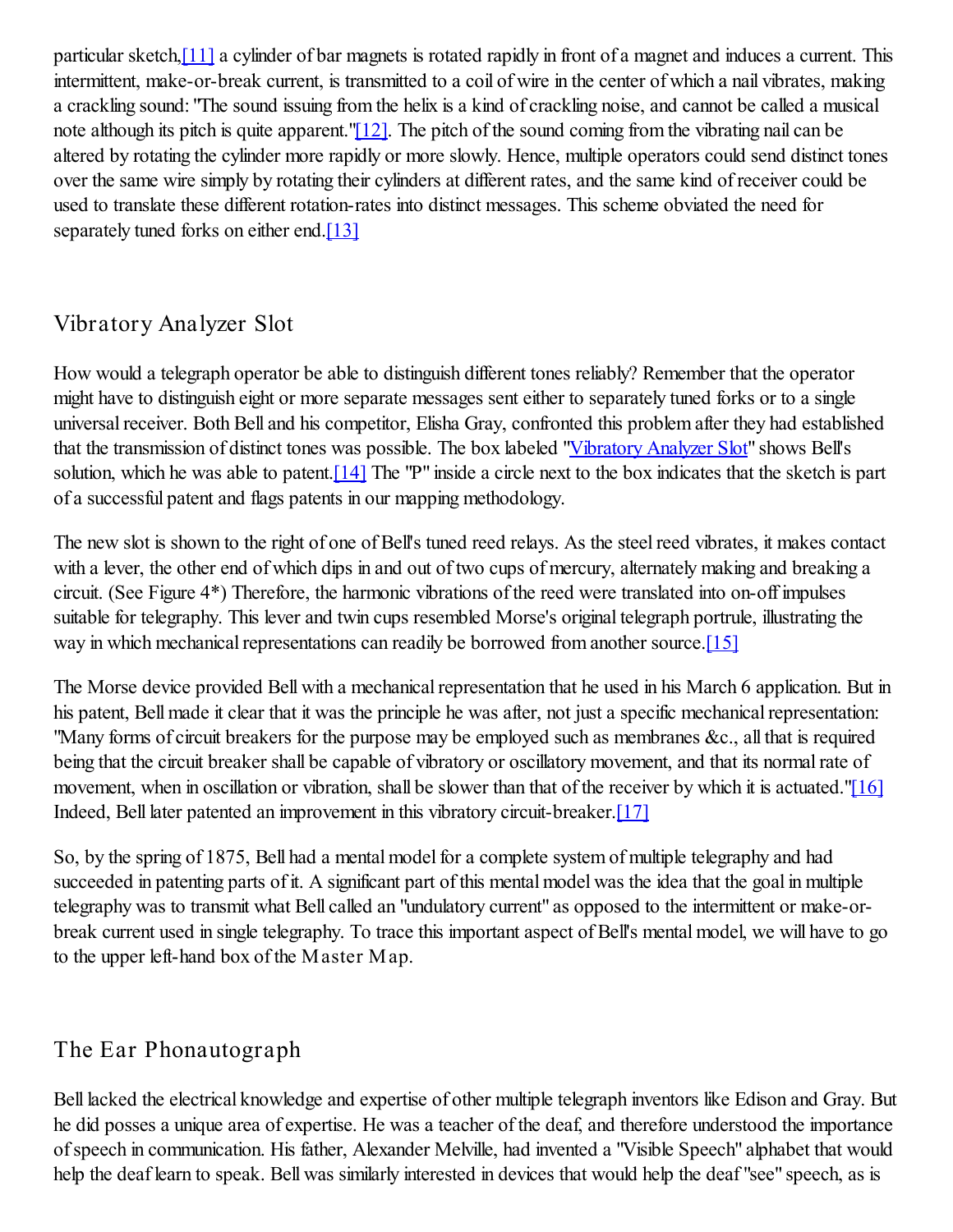indicated by the goal box above "The Ear Phonautograph" (see the top left-hand corner of the Master Map).

Bell's interest in teaching the deaf kindled his interest in devices used to visualize sound; these devices are represented on sub-maps beneath the ear phonautograph box. At MIT, he experimented with Koenig's manometric flame and a version Scott's phonautograph that had been improved by Charles Cross' pupil, Charles Morey. Bell planned to use the devices to give a deaf child feedback. Bell would make templates of speech sounds and then instruct the child to speak into one of the devices and reproduce the template pattern. Since Bell could not physically record the manometric flame patterns using photography and since the patterns were difficult to discern, he concentrated on the phonautograph.

Controlled tests of the two devices revealed differences in curves produced in response to the same sound. Bell concluded that the phonautograph device needed extensive modification so that the tracings would match the flame shapes of the manometric capsule. Considering the phonautograph's geometry--with its thin, light membrane and the relatively heavy wooden lever and style moved by the membrane--Bell was struck by the resemblance between the device and the structure of the human ear. The ear analogy suggested the sorts of modifications he might undertake to successfully replicate the flame shapes in the tracings of this device. The modifications aimed to make the analogy between technology and nature more literal. Bell sought to duplicate "the shape of the membrane of the human ear, the shapes of the bones attached to it, the mode of connection between the two, etc." $[18]$ 

Bell built an ear phonautograph in 1874 following a suggestion from Clarence Blake (a more detailed picture of this device can be found by clicking on the top level phonautograph box and going to a lower level). It consisted of the bones of an actual human ear, mounted on a wooden frame. When one spoke into it, the bones vibrated; a bristle brush descending from the bones traced the shape of the sound waves on a piece of smoked glass, which could be rolled back and forth underneath..

The box with the wavy line below the phonautograph shows the conclusion Bell drew from this experiment--that sound could be translated into visible waves. From this phonautograph, Bell gained a tactual, "hands-on" understanding of how speech is translated into sinusoidal or undulating waves. From his multiple telegraph experiments, Bell gained a similar understanding of how the vibrations of a reed could be translated intoelect ric current, and reproduced as sound.

#### The Harp Apparatus

Bell's background in telegraphy and in the visible reproduction of sound come together in the box labeled "Harp Apparatus", which represents a new mental model of how undulating sound waves might be translated into electric currents of the same form. Bell sketched, but never built, this device in the summer of 1874. To understand its function, it is better to refer to its precursor, stored in a sub-map (found by clicking on the top level box). This device consists of two permanent horseshoe magnets with two of Bell's steel reeds on each. Bell hoped such a device would serve as a transceiver for two distinct signals, corresponding to each of the reeds.

Why had Bell decided to substitute a permanent magnet for the electromagnets he had previously preferred in his multiple telegraph experiments? In his own words, Bell realized that:

when a permanent magnet is moved towards the pole of an electromagnet, a current of electricity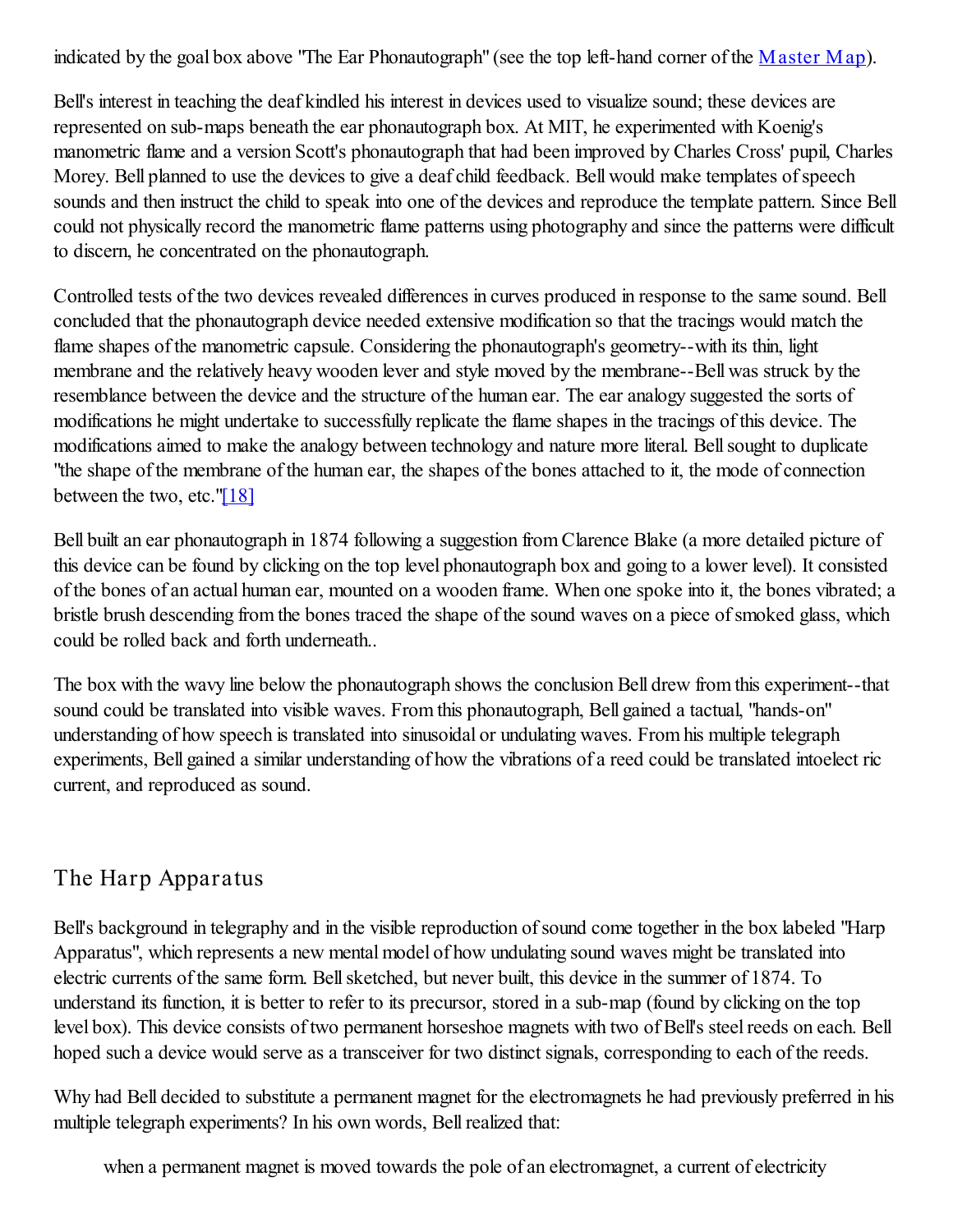appeared in the coil of the electro-magnet; and that when the permanent magnet was moved from the electro-magnet, a current of opposite kind was induced in the coils. I had no doubt, therefore, that a permanent magnet, like the reed of one of my receiving instruments, vibrating with the frequency of a musical sound in front of the pole of an electro magnet, should induce in the coils of the latter alternately positive and negative impulses corresponding in frequency to the vibration of the reed, and that these reversed impulses would come at equal distances apart.[19]

In other words, Bell postulates that if a magnet is moving away from a coil half of the time and moving towards the coil the other half then the induced current should imitate the vibrating magnet because the flux will be increasing half of the time (magnet moving towards coil) and decreasing half of the time (moving away). If the flux is increasing and decreasing periodically (at discrete intervals in time) then so will the induced current in the coil.

To accomplish this goal, Bell put two steel reeds, A and B on a horseshoe-shaped permanent magnet M. A" and B" represent the same reeds on a duplicate transceiver. When A is plucked, A" will sound, and vice-versa. When A vibrated toward the coil under it, the current became increasingly positive (or negative, depending on which pole of the magnet A was and how the underlying coil was wound); when A vibrated away from the coil, a current of the opposite kind was induced. The signal, therefore, was sent across as a sinusoidal wave, exactly the same form of wave traced by the phonautograph on smoked glass or reflected into a rotating mirror by the manometric flame .

Bell referred to this as an "undulating current", and it became the focus of his successful telephone patent two years later. Bell knew, from Helmholtz, that this wave would "express in a graphical manner the vibratory movement of the air while the reeds were producing their musical tones."[20] Furthermore, the vibrations of the individual reeds on the permanent magnet could be summed into a single undulating curve. Therefore, the device could send A and B as distinct tones and also the sum of A and B. (For a picture of this device, explore the levels below the Harp Apparatus box on the top level box).

Bell realized that if one could combine the sounds from two reeds to make a more complex wave, one could theoretically reproduce any sound by a combination of reeds. This insight is derived from the Helmholtz apparatus, in which multiple tuning forks were used to reproduce vowel sounds.

The result, in Bell's case, was a new mental model for the transmission of musical tones, vowel sounds, or even speech. This model is represented by the harp apparatus, a device Bell sketched, but never built, in the summer of 1874. (For a better picture of this device, explore the levels below its top level box). It essentially involves placing a large number of steel reeds on the poles of a horseshoe-shaped electromagnet long enough to accommodate the reeds. Like the strings of a piano, these reeds would theoretically reproduce any musical tone; like Helmholtz's tuning forks, they could theoretically reproduce vowel sounds as well. For example, when one spoke a vowel into the transmitting harp, a combination of reeds representing the fundamental tone and its overtones would vibrate and this exact combination would be transmitted to the other side, reproducing the vowel sound. This principle had been clearly established by the Helmholtz device which was Bell's original mental model; in this case, however, the single interrupting fork and series of separate resonators were replaced by a series of reeds combining to induce a current in a single electromagnet.

Bell knew he could never build such a device, owing in part to the multiplicity of reeds that would be required, but it served as a new mental model, showing him how the undulating waves traced by the phonautograph could be turned into an undulating electric current and reproduced as sound.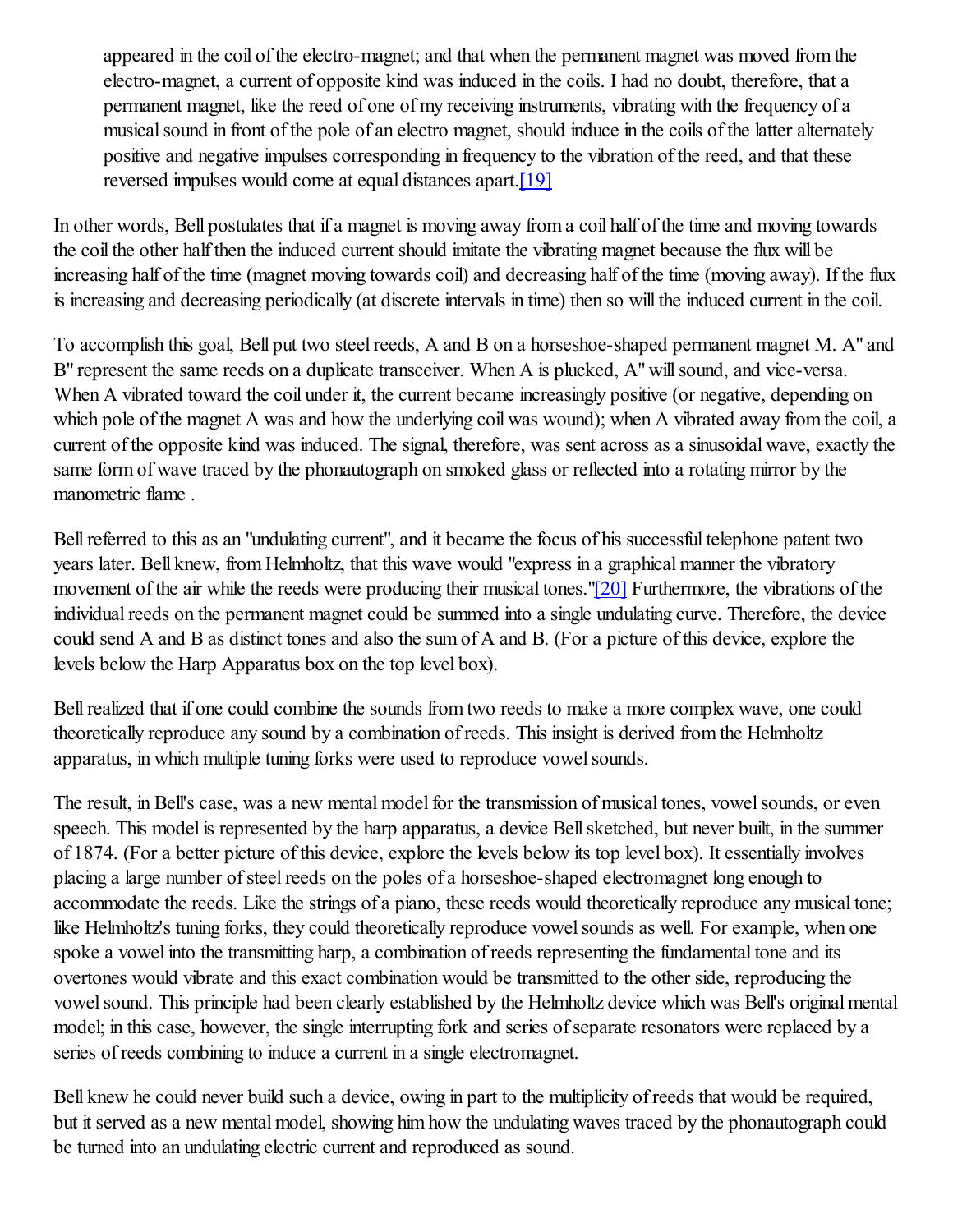This undulating current was Bell's greatest innovation. Telegraphy involved make or break connections well suited to dots and dashes, but poorly suited to speech.[21] Bell called the current produced by these "intermittent", because it was on or off; when several messages containing dots and dashes were combined, Bell thought the result would be a continuous "on" current, which could not transmit a message. But the result of combining undulating currents would be a sinusoidal curve that would be different for every combination of sounds, therefore allowing one to discriminate among different messages.

Bell believed that a steel reed vibrating over a magnet could never induce an undulating current of sufficient force to transmit over a distance. Therefore, he continued to focus primarily on developing a multiple telegraph, encouraged by his primary backer and future father-in-law Gardiner Hubbard, who urged him constantly to perfect such a device and abandon the pursuit of a speaking telegraph.[22]

The continuation of these efforts is suggested by the "alternate mental model for a multiple telegraph" box. Bell turns to these experiments with rotating magnets just after developing his horseshoe magnet transceiver. The rotating magnets allowed him to induce a current far more powerful than anything he could achieve with a reed vibrating over a permanent magnet.

#### The June 2nd Experiment

The lines from the Harp and the multiple telegraph come together on the map in a box labeled "Experiment in which one reed relay induces a powerful current in others", which shows two reed relays connected in a circuit. This kind of circuit emerges from Bell's earliest mental model for a multiple telegraph, based on substituting the reeds for Helmholtz's tuning forks. But the harp mental model primes Bell to recognize the significance of a serendipitous discovery he and Watson made on June 2, 1875. Bell had set up three multiple telegraph stations, A, B and C, each with three tuned-reed relays. He wanted to be able to pluck the first reed in A and have the corresponding reeds in B & C vibrate. (For a diagram, explore the levels below the "Experiment in which one reed relay induces a powerful current in others" box). Naturally, these reeds were very difficult to tune and required constant adjustment--shortening or lengthening.

When Bell depressed the telegraph key corresponding to one of the reeds at A, the corresponding reed at B vibrated well, but Watson, who was in another room with C, said it was stuck. To release it, Watson plucked it; Bell noticed that this caused the corresponding reed at B to vibrate powerfully. Bell then listened to each of the reeds at B in succession, placing his ear right against them, and heard both the pitch and the overtones of the tuned reed. "These experiments at once removed the doubt that had been in my mind since the summer of 1874, that magneto-electric currents generated by the vibration of an armature in front of an electro-magnet would be too feeble to produce audible effects that could be practically utilized for the purposes of multiple telegraphy and of speech-transmission."[23]

Here we arrive at one of those moments of creative insight that are often referred to as "mysterious"[24], and, in this case, as heavily dependent on serendipity. Consider Watson's dramatic description:

That undulatory had passed through the connecting wire to the distant receiver which, fortunately, was a mechanism that could transform the current back into an extremely faint echo of the sound of the vibrating spring that had generated it, but what was still more fortunate, the right man had that mechanism at his ear during that fleeting moment, and instantly recognized the transcendent importance of that faint sound thus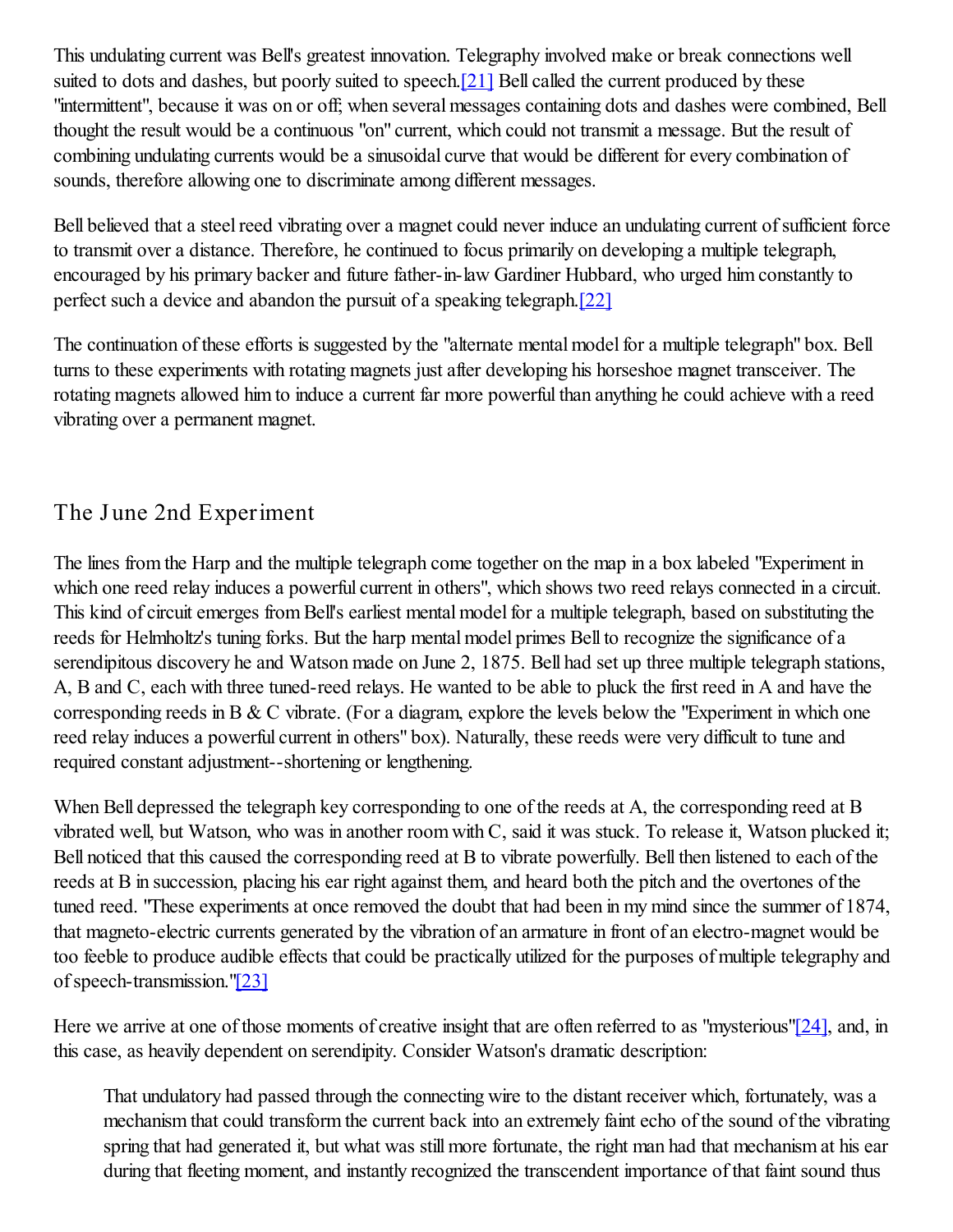electrically transmitted. The shout I heard and his excited rush into my room were the result of that recognition. The speaking telephone was born at that moment...All the experimenting that followed that discovery, up to the time the telephone was put into practical use, was largely a matter of working out the details.[25]

Here we have a classic account of the Eureka moment. There is no doubt that this was a very important experiment, but its significance is somewhat exaggerated by Watson: extensive work remained to be done afterwards, and the current insight was grounded in earlier work. Although his early experiments combining two transmitters and receivers in an attempt to build a multiple telegraph were not successful, Bell noticed a particular phenomenon that prepared him to appreciate the serendipitous discovery of June 2nd. When Bell tried to use two of his steel reed relays as transmitters and pressed his ear against one of the receiving reeds, he heard "two musical tones, corresponding in pitch to the two transmitters employed, but different in pitch from the sound produced when the reed of the receiver at [the] ear was plucked with the finger."[26] Bell had, of course, hoped to hear only a single tone corresponding to the pitch of one of the sending reeds; the extra tone was a kind of interference effect that another inventor might have dismissed as noise or error to be removed. Bell knew that this effect depended on dampening the vibrations of the reed, in this case by pressing his ear against it.  $[27]$ 

So, by June 2nd Bell knew that a single one of his reed relays could receive complex sounds. He also knew that a reed could generate sufficient current to transmit a tone over a distance. What he learned from the serendipitous error involving the stuck reed was that a single reed, when dampened or stuck, could also induce a current sufficient to transmit complex sounds over a distance--at this point, no greater than from one room to another, but the potential for longer transmission was clearly there. The multiple reeds of the harp were not necessary.

Cognitive psychologists have recently begun to study the effect of various kinds of error on scientific reasoning.[28] Typically, the concern in such studies is with how people can be taught to recognize and remove sources of error. But one of the characteristics of genius is recognizing when an apparent "error" is in fact a phenomenon of great significance. Serendipity lies in the beholder. The little mold on one of Alexander Fleming's petri dishes is an oft-cited example.[29] Similarly, Bell confronts an error--a single reed stubbornly produces multiple tones when plucked--and realizes that this apparent problem is in fact an opportunity.

Bell immediately asked Watson to build a working telephone in which a reed relay was attached to a diaphragm or membrane with a speaking cavity over it. As one spoke into the cavity, the membrane would vibrate; these vibrations would be translated into an electrical current by the dampened reed, which would send them to a similar device on the other end. Unfortunately, this device did not produce intelligible speech, though Bell and Watson heard a kind of mumbling that suggested they were on the right track (see the box labeled "Gallows Telephone").

#### Sound and Electricity as Sinusoidal Waves

Bythe 20th of January,1876, in a patent application, Bell states his mental model of how mechanical motion is translated into electrical current:

Electrical undulations, induced by the vibration of a body capable of inductive action, can be represented graphically, without error, by the same sinusoidal curve which expresses the vibration of the inducing body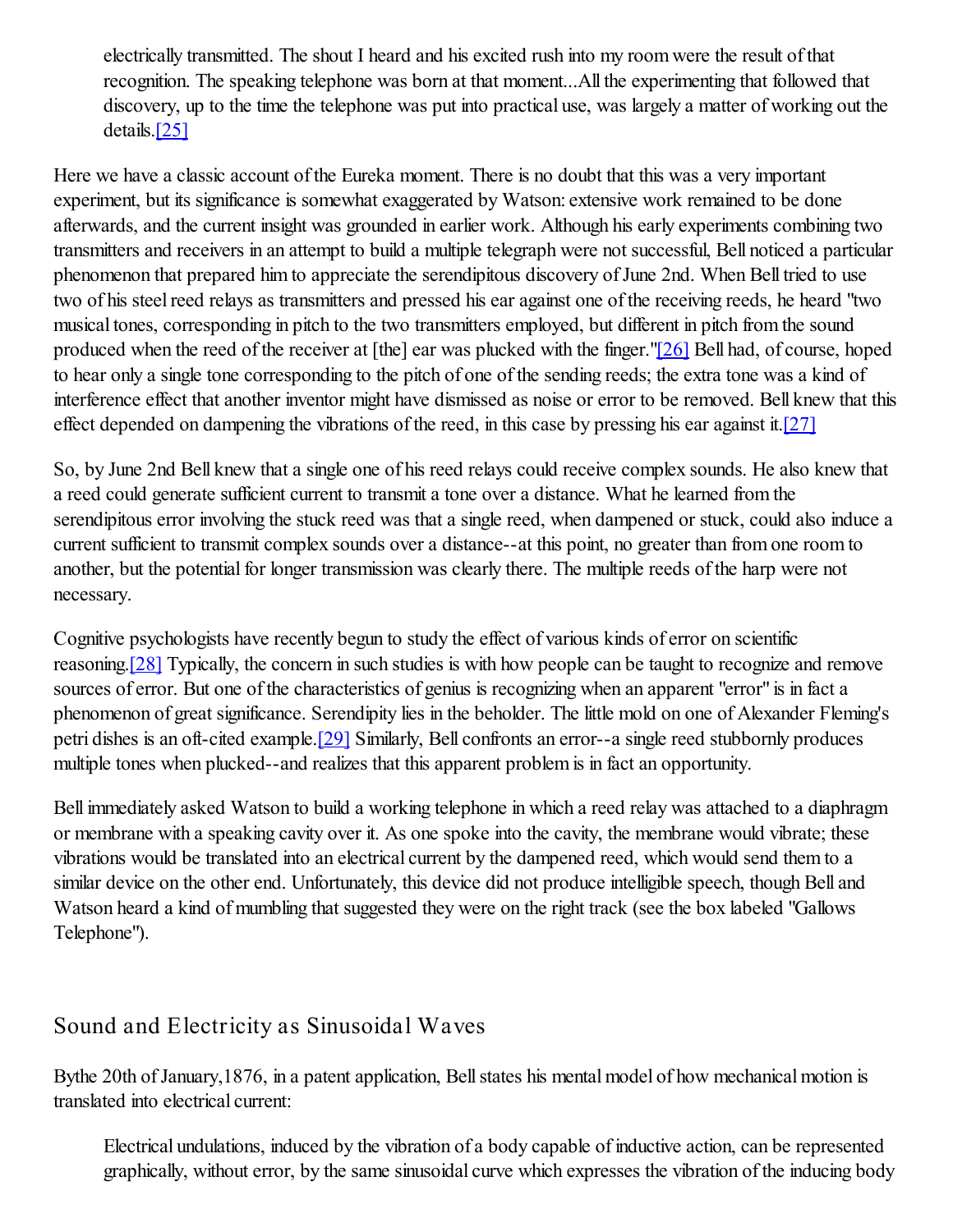itself, and the effect of its vibrations upon the air; for, as above stated, the rate of oscillation in the electrical current corresponds to the rate of vibration of the inducing body---that is, to the pitch of the sound produced. The intensity of the current varies with the amplitude of the vibration--that is, with the loudness of the sound; and the polarity of the current corresponds to the direction of the vibrating body- that is, to the condensations and rarefactions of air produced by the vibration.[30]

The "body" he uses to illustrate these vibrations is his standard reed relay mechanical representation. Even though the Gallows telephone does not work, he knows he has discovered the theoretical principle behind a telegraph or telephone. The above passage from his patent application describes a one-to-one correspondence between characteristics of sound and electricity as well as the belief that sound and electricity will form the same sinusoidal curve when transmitted.

#### The Ear Mental Model

On February 21, 1876, Bell made a statement and a sketch of the mental model that represented the synthesis of the phonautograph and his multiple telegraph experiments.[31] Bell draws an ear with two different mechanical representations next to the bones. On the left is an electromagnet, suggesting that the bones will serve a function similar to the armature on his familiar reed-relay mechanical representation. On the right an iron cylinder is attached to the bones and this vibrates in the center of a magnetized helix with an iron core. Again, Bell had conducted experiments with such an arrangement, verifying that it could produce an undulatory current; he would later develop this mechanical representation into a telephone receiver. Beside the sketch, Bell wrote, "Make transmitting instrument after the model of the human ear. Make armature after the shape of the ossicles. Follow out the analogy of nature."[32]

What Bell first does in this remarkable statement is outline two goals. Cognitive scientists have done extensive work on goals, especially the differentiation between goals and sub-goals.<sup>[33]</sup> The statement "Make armature" after the shape of the ossicles" is a sub-goal under "Make transmitting instrument after the model of the human ear" because the former suggests what needs to be done in a particular slot in order to accomplish the latter. (Note that we use a wedge-shaped box to denote stated, as opposed to inferred, goals).

The statement that he was "following the analogy of nature" illustrates another component of our framework. Inventors and scientists often employ heuristics, or "rules of thumb", to reach their goals.[34] Bell's strategy of "following the analogy of nature" is one such strategy: when in doubt, try to copy nature. Note that heuristics depend heavily on mental models; in order for Bell to copy nature, he has to have both a clear understanding of the ear and a set of mechanical representations that he can employ.

Bell's Gallows telephone followed this mental model--it is a kind of electromechanical ear. If so, why does Bell state his mental model a year later? Actually, it is rare for an inventor or scientist to state their underlying assumptions explicitly. [35] Bell is a theoretical inventor; therefore, he pays careful attention to developing and articulating a mental model. He might have had the rough outlines of this mental model long before the February 22nd date on which he wrote it in his notebook, and merely noted it as both a reminder to himself and in preparation for future patent litigation.[36] Or this entry might have represented a moment in which he synthesized earlier insights into a conscious statement .

By now, the reader may be somewhat bewildered by the variety of uses to which we have put the term mental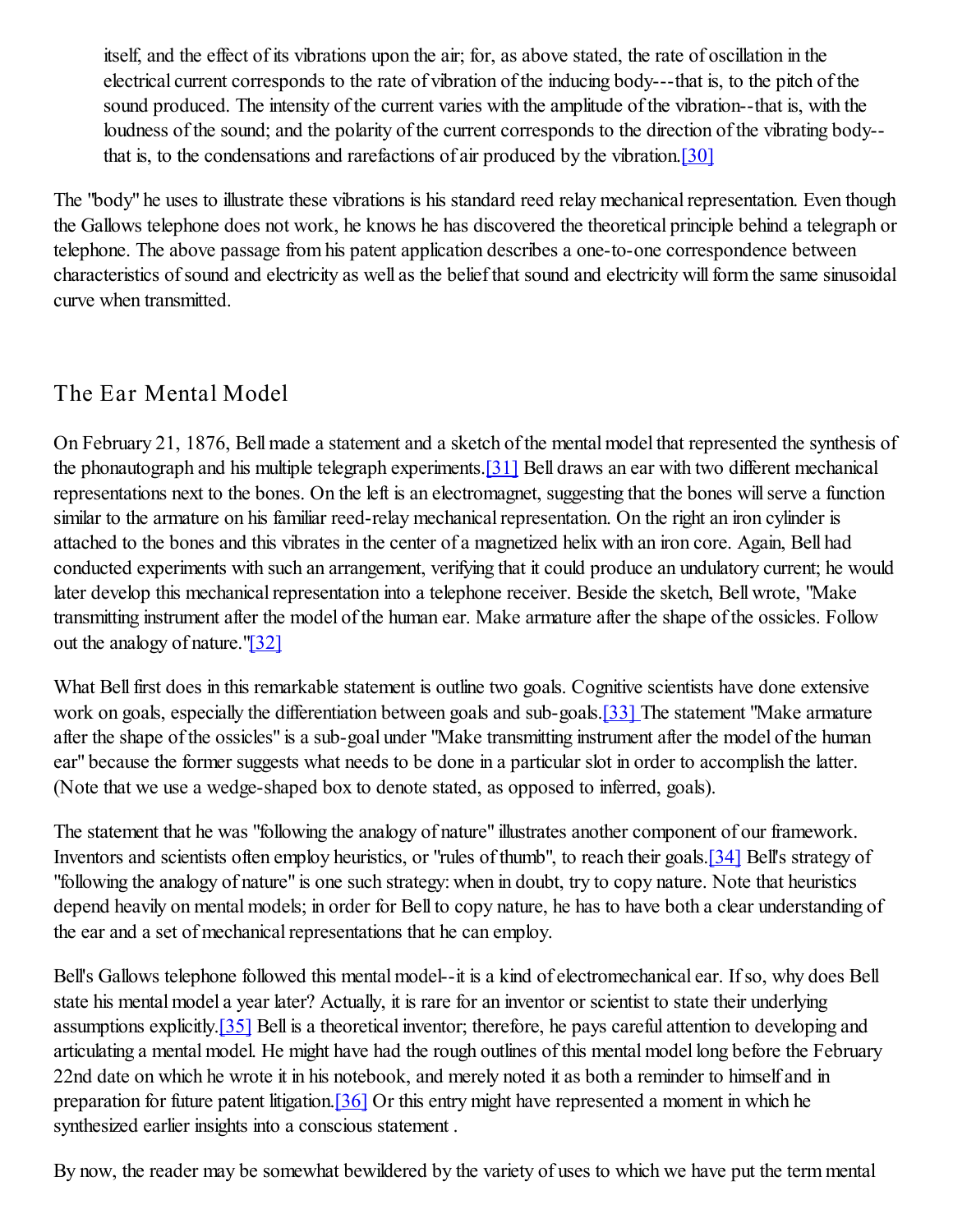model. We used it to describe Bell's understanding of the Helmholtz apparatus for reproducing vowel sounds, Bell's own harp apparatus, his understanding of how sound and electricity could be visualized in terms of sinusoidal waves, and finally, this sketch of the bones of the ear next to two different mechanical representations.

Mental model is a 'scruffy" term, which means it cannot (to the dismay of philosophers) be defined precisely. But the term draws our attention to the way Bell imagines devices and how they work. Some of his mental models seem very close to practical devices; others, like the harp and the ear, are flights of the imagination that could never be built. But they allow him to carry out thought experiments, to visualize and manipulate the relationships between sound, electricity and magnetism. Given his limited electromechanical skills, mental modeling is especially important to Bell.

#### A Slot Diagram Based on a Patent Drawing

Below the mental model on our main map is a slot diagram based on Bell's patent signed on January 20, 1876 and submitted on February 14th . The oval in it connected to this slot diagram reflects the fact that Gardiner Hubbard actually submitted the patent for his son-in-law. Bell was waiting for a possible British patent when Hubbard decided it was time and they could afford to wait no longer. As it turned out, Hubbard's timing was very tight--a few hours later, Elisha Gray submitted a caveat for a speaking telegraph.[38]

The oval, in this case, reflects an important change of heart that we need to explain more fully. Hubbard had gone from being suspicious of Bell's telephonic researches to becoming a backer. Indeed, it was Hubbard who built the corporation that bears Bell's name and made the inventor a millionaire. This oval will eventually include a sub-map that sketches Hubbard's path from telegraph to telephone backer, and records the early details of the agreements that lead to the Bell corporation. The map can serve as a reminder of areas that need work.

Generally speaking, we find that patent drawings make the best basis for slot diagrams, although--given the limited number of patents filed by Bell--we often have to use his notebook sketches. Patent applications provide the best sketches and most articulate description of the goals and sub-goals reached by inventors.

In Bell's case, the "Ear and Membrane" slot indicates that Bell could use a number of different devices to realize the same function as the anatomical parts. The "Ossicles Slot" has the same meaning; the patent diagram shows one of his steel reed armatures serving the function of the bones, but the ear diagram in his notebook makes it clear he considered alternate mechanical representations. Bell's ear mental model suggests nothing about how he is going to accomplish long-distance transmission, so we have introduced a "Line" slot. Note that this slot overlaps with the Ossicles slot; this is deliberate, to indicate the obvious--that improving the relationship between the armature and the induction coil is one of the keys to long-distance transmission. Slots are not necessarily mutually exclusive. We have also noted slots for "power source", to indicate that he could remove the battery or increase its strength, and a "motion into current" slot, to indicate that he could experiment with different ways of translating the motion of the armature into an undulating electric current. Finally, there is a "receiver" slot, to denote the fact that Bell will try a variety of substitutions to improve reception, including devices which do not look exactly like the transmitter. Again, whatever he learns about armatures in the Ossicles slot could be applied to the receiver.

In Bell's case, we could possibly have determined his slots simply from looking at his ear diagrams. But we do not determine slots solely on an a priori basis; instead, we also look closely at the experiments an inventor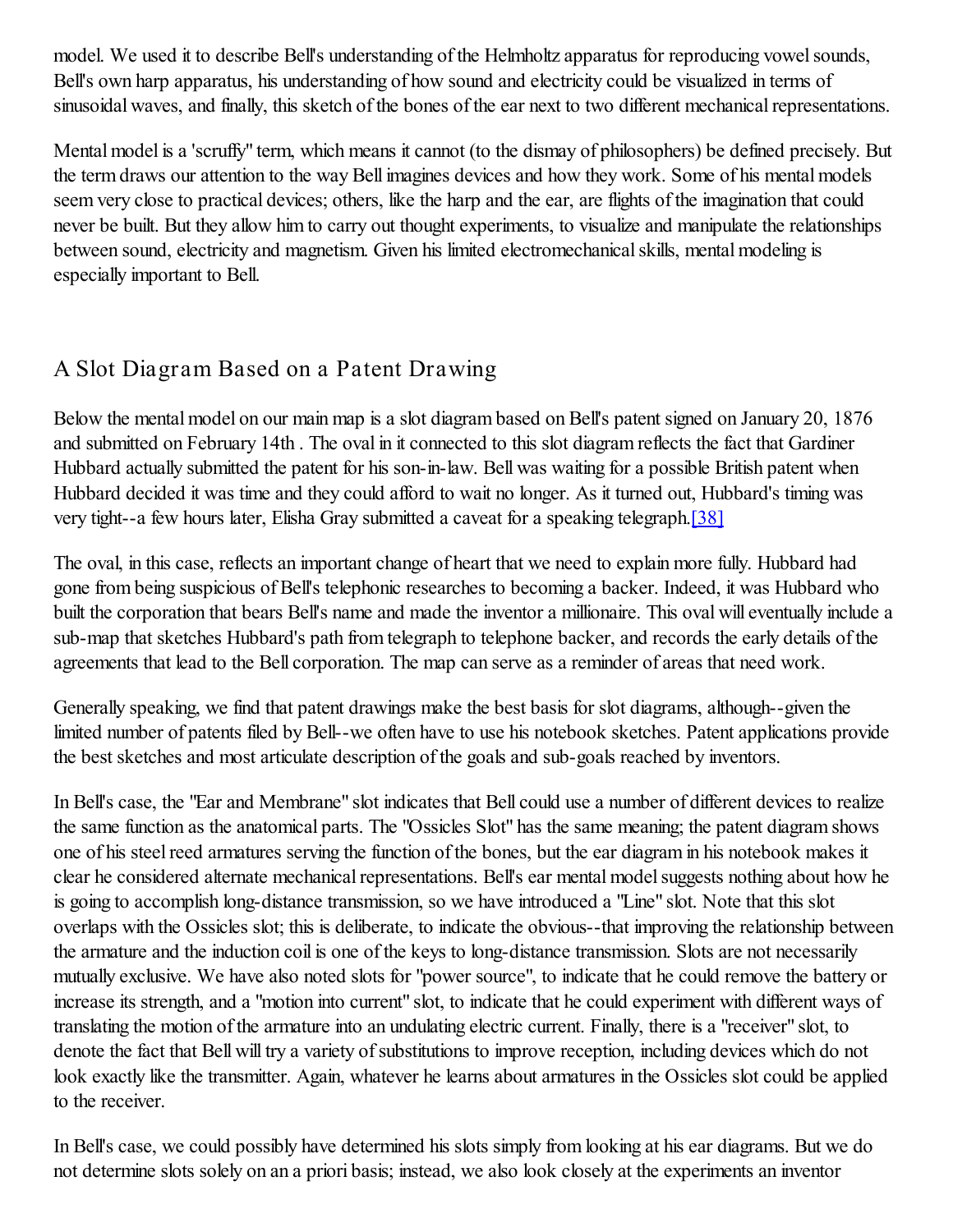does,to see what areas he is concentrating on. In other words, we could have divided the ear up very differently, but we have tried to stick hard to Bell's divisions. Slots, then, become an important tool for mapping the invention process.

Bell's patent was eventually granted, and became the focus of endless litigation, but that lies beyond our story. Part of the frustration experienced by other inventors like Edison and Gray comes from the fact that when Bell filed, he had no working telephone. But he did have a mental model, as our slot diagram illustrates. In his subsequent experiments, Bell opened certain of these slots and tried to insert or develop different mechanical representations to improve performance.

#### The First Transmission of Speech

When Bell obtained his patent, he still did not have a working device. The line of experiments that led to the first successful transmission of speech is depicted in the two boxes below the "Slots in Bell's Ear Mental Model" box (by below, in this case, we mean lower on the same page in Mosaic, connected by arrows). To see a detailed rendition of the actual experiments, one needs to click on these two boxes. The upper box describes experiments with devices that look much like the ear mental model.

The box that is lower and to the right is connected by a minus and a plus sign with devices next to each. This is a short-hand way of indicating that to get from one box to the other, Bell removes an electromagnet and substitutes a dish of water. The box called 'spark arrester" above it is connected by an arrow, to indicate that Bell had previous experience using water as a medium of resistance in a device that prevented sparks in a telegraph rely. The liquid experiments led to the famous "Watson--come here--I want you" result obtained on March 10th. Text describing these experiments in detail can be obtained by clicking on the detailed representations of the experiments themselves.

The upper level map needs to be continued to Bell's second patent, obtained in January of 1877. This second patent includes devices that look much like those in his first patent; he abandoned the liquid transmitter variations, which is why they are depicted off to the side. The story of why he did this is told elsewhere, [38] and will be incorporated in future versions of the map.

#### Endnotes

- 1. "We" refers to a team of faculty and students that included my colleague W. Bernard Carlson and several recent graduates of the University of Virginia, including Tamar Lieberman, Matthew M. Mehalik, Christy Nilsen and Charles Twardy.Back
- 2. D.A. Hounshell makes the case that Bell deliberately sought to establish strong links to the scientific community of the day, whereas Elisha Gray did not. Bell's careful attention to science and scientists was one of the reasons for his success. See "Bell and Gray: Contrasts in Style, Politics, and Etiquette", IEEE Proceedings 64 (1976) :1305-14; and "Two Paths to the Telephone", Scientific American 244 (January 1981) : 156-63.Back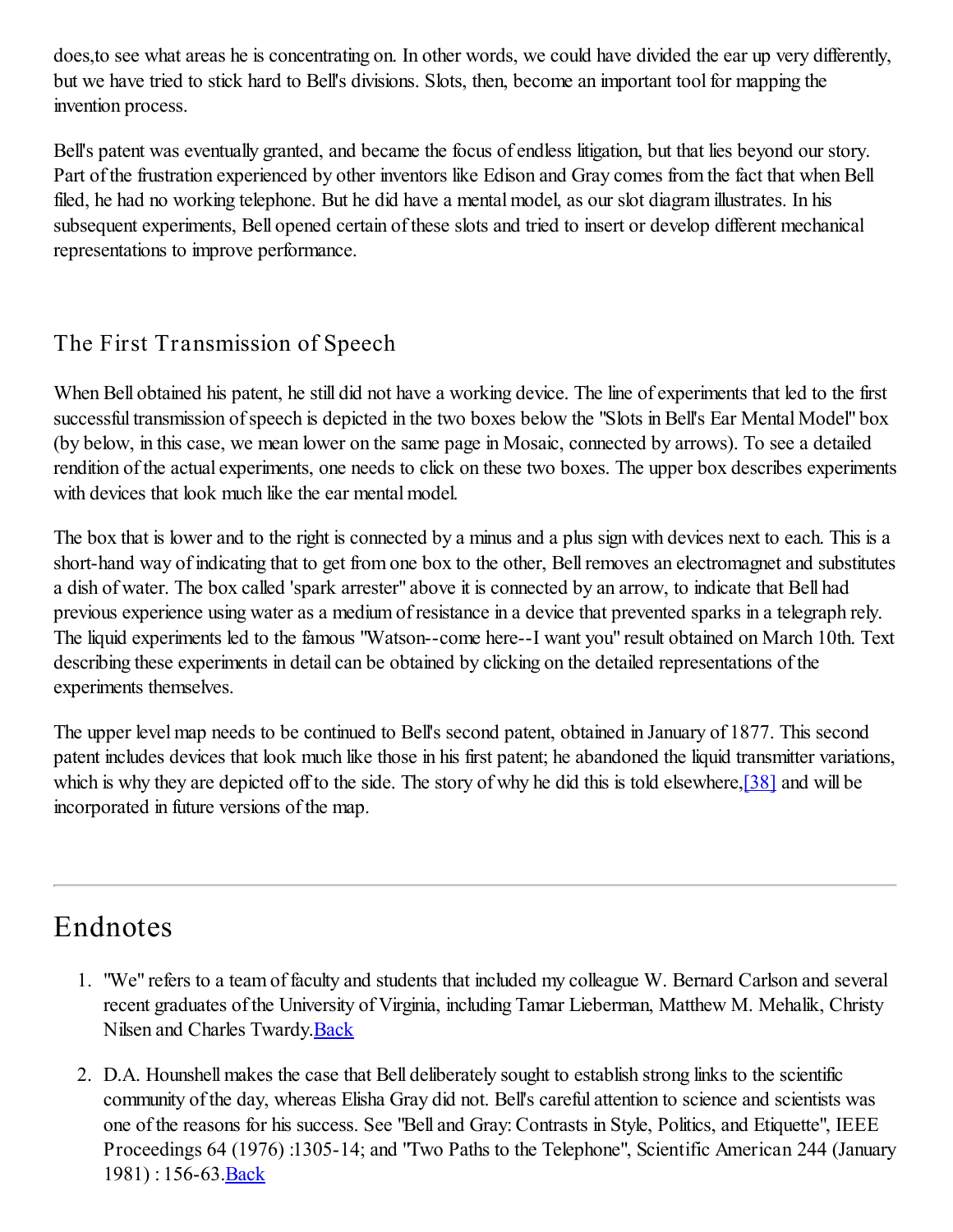3. R. Bruce (1973). Alexander Graham Bell and the Conquest of Solitude. Boston: Little, Brown & Co., p. 51. Bruce cites a source from 1879-- much later than the actual event. This is not a reliable source because a later reconstruction has great potential for distorting the original events. We have not been able to find more reliable sources with earlier dates to describe this event. In an account from 1877 Bell indicates that he understood Helmholtz by describing that the Helmholtz apparatus "produce[s] vowel sounds artificially." (George B. Prescott. (1972) Bell's Electric Speaking Telephone: Its Invention, Construction, Application, Modification and History. New York: Arno Press. pp.66-67) So, we must be careful in interpreting this bit of information, since it does not come to us directly from primary sources written at the time of the event.

What is clear is that Bell saw his early multiple telegraph experiments as similar to Helmholtz's experiments with vowel sounds--"My knowledge of Helmholtz's apparatus for the artificial production of vowel sounds incited me to experiments of a similar character..." (The Bell Telephone: The Deposition of Alexander Graham Bell in the Suit Brought by the United States to Annul the Bell Patents. (1908) Boston: American Bell Telephone Company. p. 12)--whereas, in fact, Bell's and Helmholtz's experiments were quite different. Back

- 4. See R. Bruce (1973). Alexander Graham Bell and the Conquest of Solitude. Boston: Little, Brown & Co., pp. 50-51.Back
- 5. R. D. Tweney (1989) makes a distinction between framework and theory:

Truth claims in a theory are based on the familiar strategies of scientific practice, while truth claims in a framework rely on interpretive procedures more akin to the methods of historical scholarship,. A theory is an attempt to construct a model of the world which meets certain criteria of testability; it makes predictions, is potentially disconfirmable, and has interesting consequences. A framework is an attempt to re-construct a model of the world which meets criteria other than testability as such. An adequate framework is one that is consistent with the details of the process, is interestingly related to our theories of the world, and reduces the apparent complexity of the real world process in a way which permits anchoring the framework to the data. In effect, an adequate framework must allow us to see order amid chaos ("A Framework for the Cognitive Psychology of Science," in B. Gholson, W.R. Shadish, R.A. Niemeyer & A.C. Houts (Eds.) Psychology of Science. Cambridge: Cambridge University Press, p. 344).

Our framework and maps allow us to perceive order among the chaos of the inventor's sketches, artifacts, caveats and notes, Our framework might eventually evolve into a more formal, theoretical model, but at the very least, it provides us with a rigorous basis for comparing inventors. Back

- 6. For good reviews, see D. Gentner & A.L. Stevens, Mental Models. (Hillsdale, N.J.: Lawrence Erlbaum Associates, 1983), 99-129 and W.B. Rouse & N.M. Morris, "On Looking Into the Black Box: Prospects and Limits in the Search for Mental Models," Psychological Bulletin, Vol. 100 (1986) : 349- 363.Back
- 7. This term is borrowed from R.J. Weber & D.N. Perkins (1989) "How to Invent Artifacts and Ideas," New Ideas in Psychology, 7:49-72.Back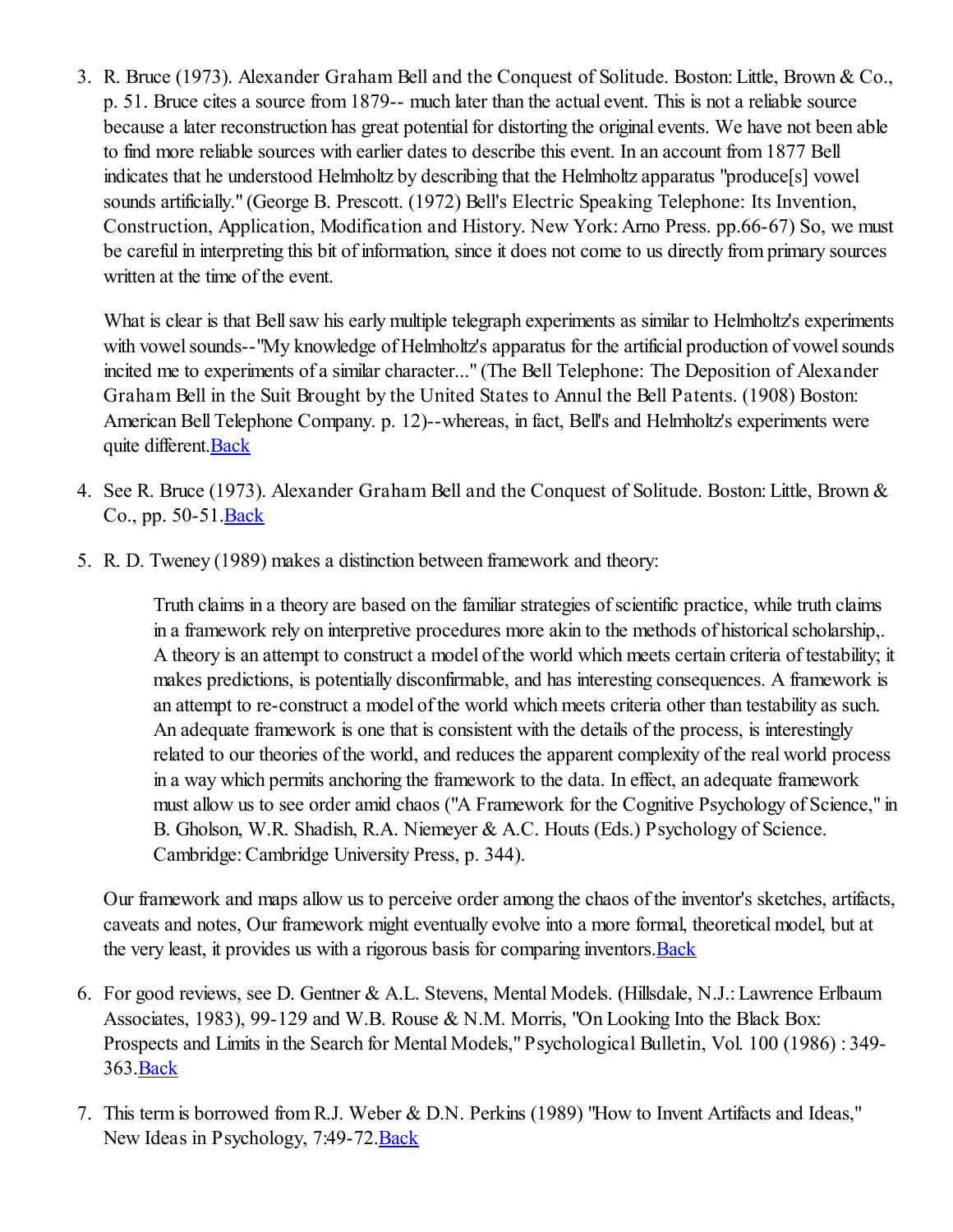- 8. A.G. Bell, The Multiple Telegraph Boston: Franklin Press, Rand, Avery & Co., 1876, p. 8. Klahr and Dunbar, in an experimental simulation of scientific reasoning, found that college students adopted either a theoretical or experimental style; Bell obviously leaned more toward the former, which in Klahr and Dunbar's artificial task was more effective. See D. Klahr and K. Dunbar, "Dual Space Search During Scientific Reasoning," Cognitive Science, 1988, Vol. 12, 1-48.Back
- 9. J. Baille. The Wonders of Electricity. New York: Charles Scribner, 1872), pp. 140-143.Back
- 10. Bell's sucessful patent was number 174,465. Gray's rejected patent application was filed on 29 October 1877.Back
- 11. The sketches of transmitter and receiver here are not juxtaposed in this way in the original documents; we have done so to illustrate Bell's alternate mental model. For the rotating magnet, see Bell, The Multiple Telegraph, p. 14. Bell eventually patented the general principle of using rotating magnets to induce a continuous current in a closed circuit; see A. G. Bell, "Generating Electric Currents," U.S. Patent No. 181,553, (filed August 12, 1876, granted August 29, 1876). For the nail in a helix, see letter from A.G. Bell to Gardiner Hubbard on November 27, 1874. Bell Family Papers, Library of Congress, Box 80.Back
- 12. Bell to Hubbard, op cit.Back
- 13. For more details on Bell's multiple telegraph experiments, see M.E. Gorman, M. Mehalik, W.B. Carlson & M. Oblon, "Alexander Graham Bell, Elisha Gray and the Speaking Telegraph: A Cognitive Comparison", History of Technology, Vol. 15, 1993. For example, in the case of the nail in a helix, Bell was re-discovering a principle used by Philip Reis in the first device labeled a telephone. Bell claims he made the discovery independently, without knowing Reis' work. Those wishing to receive preprints of this paper can write to the senior author of this chapter. Back
- 14. Bell filed an application for this patent on March 6, 1875. The patent "Improvement in Transmitters and Receivers for Electric Telegraphs" was granted on April 6, 1876 as Patent No. 161,739. The patent shows the circuit-breaker as part of an autograph or facsimile telegraph. Bell attached this mechanical representation to the autograph telegraph, in part, to avoid an interference with Gray; as he said in a letter to his mother and father, March 5th, 1875:

My lawyers were at first doubtful whether the examiners would declare an interference between me and Gray as Gray's apparatus had been there for so long a time.

They feared I had but a poor chance--and my spirits at once fell to zero. They said it would be difficult to convince them I had not copied. When however they saw the "Autograph Telegraph" developed from the multiple telegraph --they at once said that was a good proof of independent invention as Gray had no such idea.Back

- 15. Brooke Hindle, Emulation and Invention, New York: W. W. Norton & Co., 198= 1.Back
- 16. A. G. Bell, "Improvement in Transmitters and Receivers for Electric Telegraphs," op cit.Back
- 17. A. G. Bell, "Telephonic Telegraph Receiver," Patent No. 178,399, filed April 8, 1876, granted June 6, 1876.Back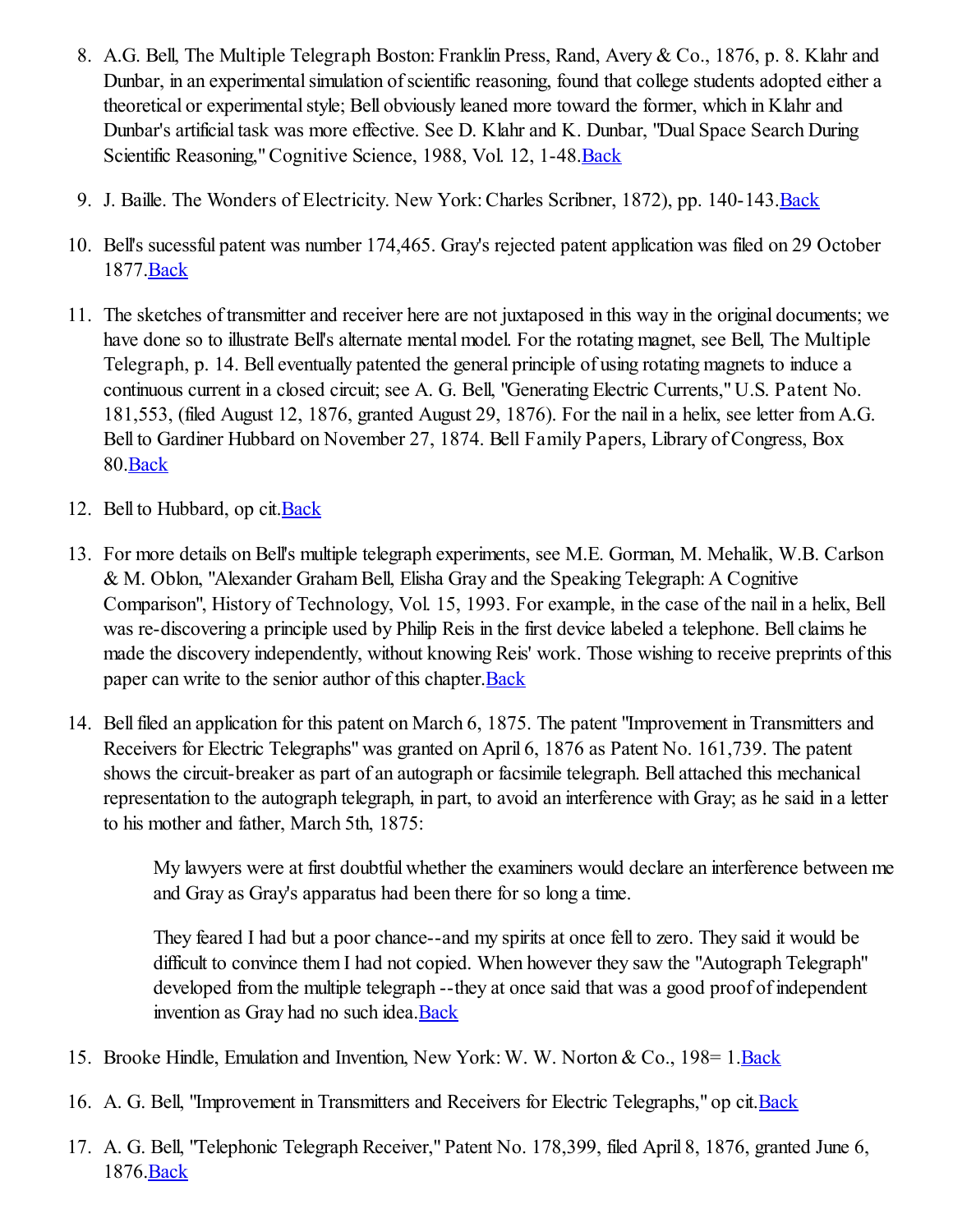- 18. The Bell Telephone (1908), 23-29.Back
- 19. A.G. Bell, "Telephonic Telegraph Receiver," 21. Back
- 20. The Bell Telephone (1908), 34. Bell is reporting his understanding at a later date, during patent testimony (date 4 April 1892). Bell claims to have arrived at this understanding in the summer of 1874.Back
- 21. Bell felt that the the first "telephone", developed by Philip Reis, in Germany, worked on this make-orbreak principle; as a result, it could reproduce the pitch of a vowel, but not the complex overtones represented by the multiple resonators in the Helmholtz apparatus. see The Telephone Appeals. Boston: Alfred Mudge & Son Law Printers, 1887. pp. 104-110. Back
- 22. Gardiner Hubbard eventually decided to support his son-in-law's telephonic researches, and ended-up being the principle founder of the Bell Telephone Corporation. It was Hubbard who made Bell a millionaire (see Bruce, 1973). Back
- 23. The Bell Telephone (1908), p. 59Back
- 24. See D. N. Perkins, The Mind's Best Work Cambridge: Harvard UP, 1981; and M. Boden, The Creative Mind: Myths & Mechanisms. New York: Basic Books, 1990, for a summary of the literature on creativity and insight that includes arguments about how these "mysterious" processes can be unpacked and studied.Back
- 25. T.A. Watson (1913) "The Birth and Babyhood of the Telephone" Address delivered to the 3rd Annual Convention of the Telephone Pioneers of America at Chicago. Reprinted by the American Telephone and Telegraph Co., pp 10-11.Back
- 26. A.G. Bell, The Bell Telephone, p. 16. Back
- 27. Bruce, op cit, p.  $147 \text{. Back}$
- 28. See chapters 4-6 of M.E. Gormans Simulating Science: Heuristics and Mental Models in Technoscientific Thinking. Bloomington: Indiana University Press, 1992, for a description of this research.Back
- 29. G. MacFarlane (1984). Alexander Fleming: The Man and the Myth. Cambridge, MA: Harvard U. Press.**Back**
- 30. A. G. Bell, "Improvement in Telegraphy," Patent No. 174,465, witnessed 20 Jan 1876, submitted 14 Feb 1876, granted 7 March 1876. Reproduced in The Bell Telephone: The Deposition of Alexander Graham Bell in the Suit Brought by the United States to Annul the Bell Patents. Boston: American Bell Telephone Company, 1908, p. 455-56. Back
- 31. Experiments Made by Alexander Graham Bell, vol. I, p. 13.Back
- 32. Ibid. Exptl Notebook vol. 1, p. 13. Back
- 33. See, for example, R. Wilensky, Planning and Understanding: A Computational Approach to Human